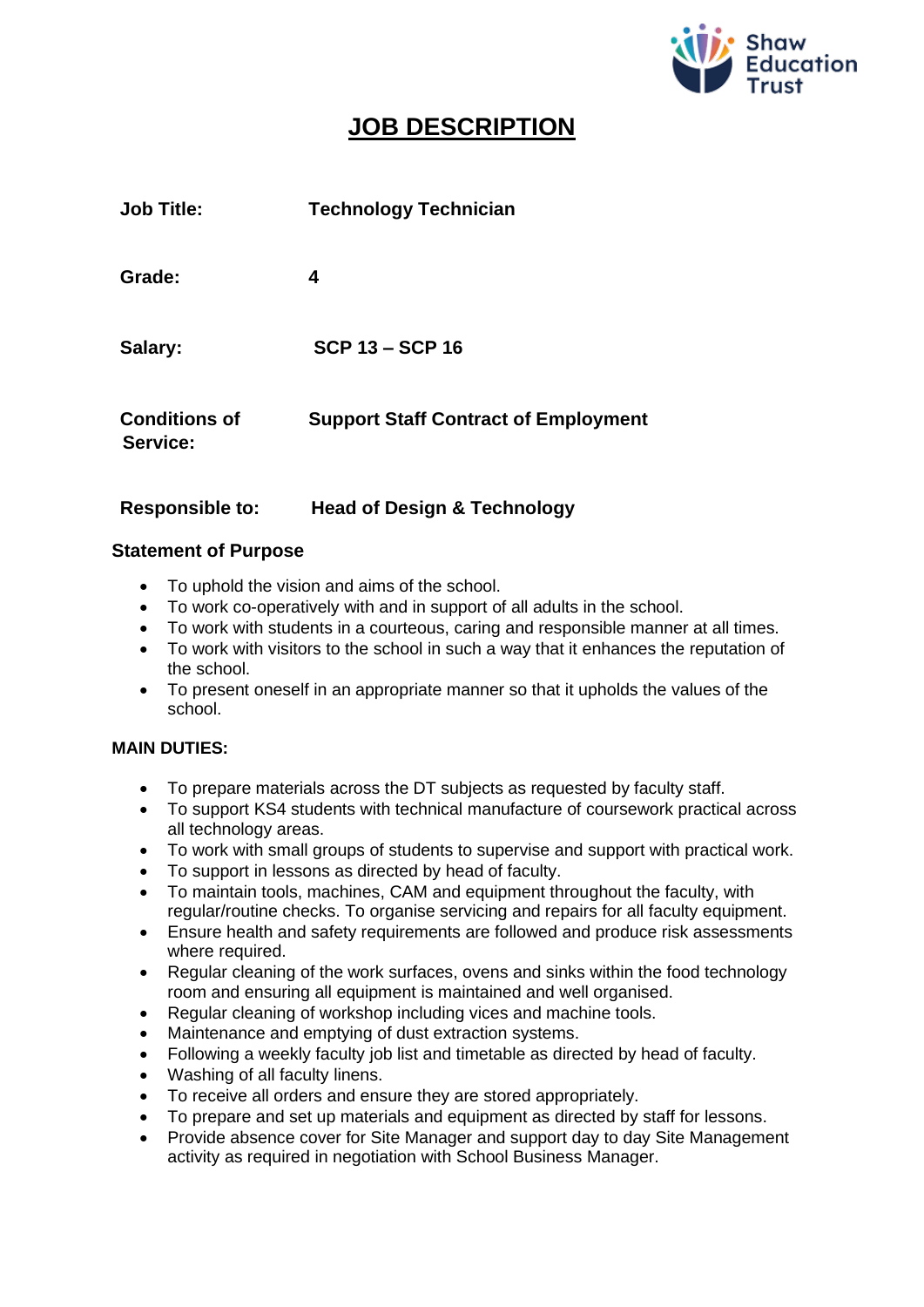

- Carry out annual audits and stock control within areas outlined by the Head of Faculty. Monitor and manage stock and supplies and order replacements. Complete a weekly order for food technology.
- Keep all preparation and stock areas clean, organised and tidy. Manage the storage of students work.
- To play an active role in the development of the faculty, be committed to our aims and administer / follow policies outlined in the faculty handbook.
- Support and assist with primary liaison program including food preparation and setting up of brickwork activities.
- Disposing and reclaiming of materials.
- As required produce teaching aids, jigs, displays to support teaching as requested by faculty staff.
- To attend faculty meetings as required.
- To prepare all construction lessons including mixing of mortar, moving bricks and blockwork.
- To undertake all relevant training courses and keep up to date with developments in design technology.
- Exhibiting of students work and organising the layout of rooms as requested by faculty staff.
- Weekly maintenance of laser cutters including cleaning of laser head. Yearly filter changes.
- To provide general clerical and administrative support, eg photocopying, filing and arranging for the printing of written materials.

#### **Other Specific Duties**:

Whilst every effort has been made to explain the duties and responsibilities of the post, each individual task may not be identified. Employees are expected to comply with any reasonable request from the Headteacher to undertake work of a similar level that is not specified in this iob description.

**Support to School** (this list is not exhaustive and should reflect the ethos of the school)

- Promote and safeguard the welfare of children and young persons you are responsible for or come into contact with.
- Be aware of and comply with policies and procedures relating to child protection, health, safety, and security, confidentiality and data protection, reporting all concerns to an appropriate person.
- Be aware of, support and ensure equal opportunities for all.
- Contribute to the overall ethos/work/aims of the school.
- Appreciate and support the role of other professionals.
- Attend and participate in relevant meetings as required.
- Participate in training and other learning activities and performance development as required.
- Assist with pupil needs as appropriate during the school day.

#### *Note*

*The job holder will be expected to undertake any other duties which are not specifically listed but are within the remit, responsibility and accountability of the job.*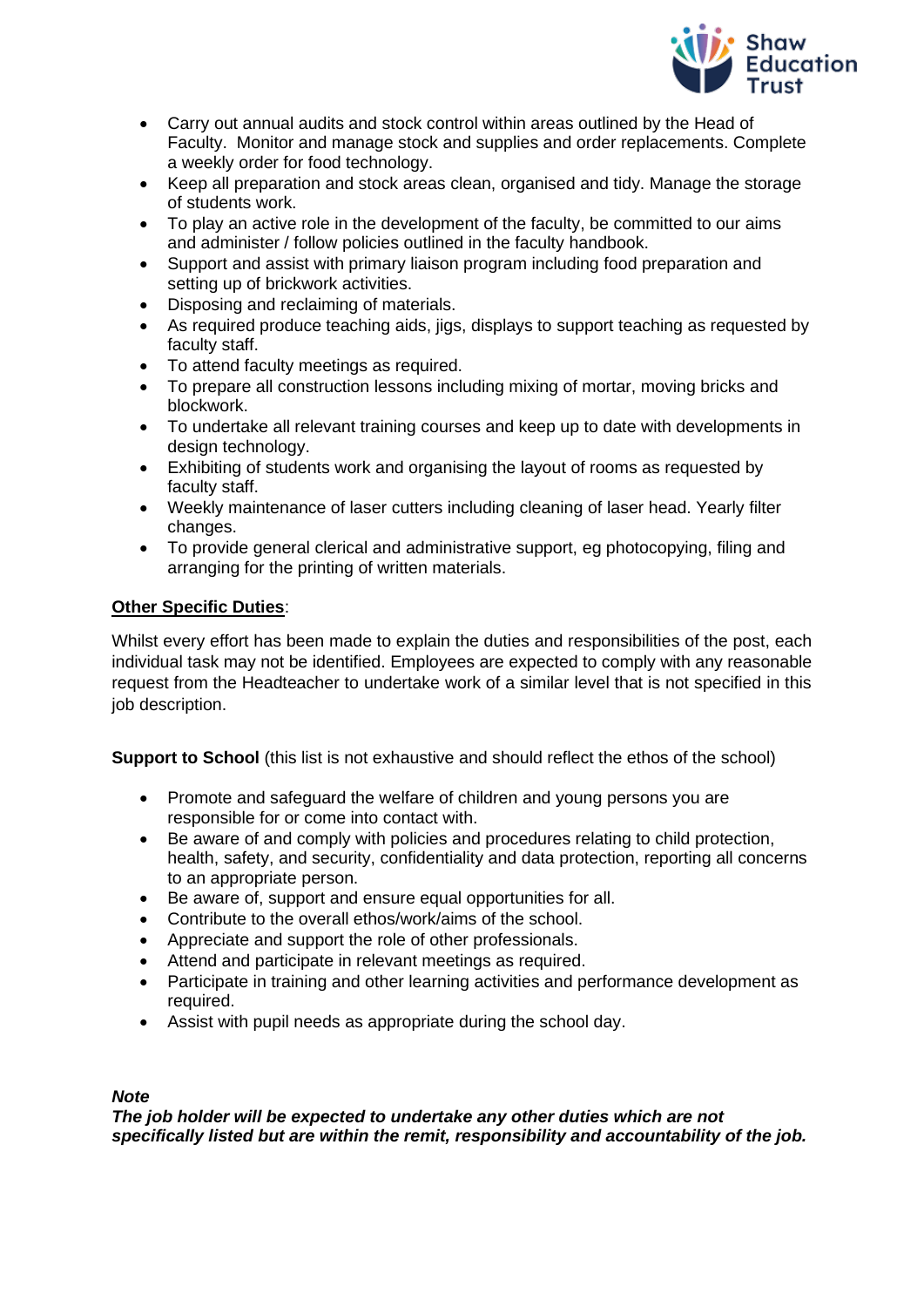

# **Person Specification**

| <b>Minimum</b><br><b>Criteria</b><br>for Two<br>Ticks <sup>*</sup> | <b>Criteria</b>                                                                                                                                                                                                                                                                                                                                                                                                                                                                                                                                                                                                                                                                        | <b>Measured</b><br>by<br>APP/I/ASS |
|--------------------------------------------------------------------|----------------------------------------------------------------------------------------------------------------------------------------------------------------------------------------------------------------------------------------------------------------------------------------------------------------------------------------------------------------------------------------------------------------------------------------------------------------------------------------------------------------------------------------------------------------------------------------------------------------------------------------------------------------------------------------|------------------------------------|
|                                                                    | <b>Experience</b>                                                                                                                                                                                                                                                                                                                                                                                                                                                                                                                                                                                                                                                                      |                                    |
|                                                                    | Previous experience of working with children in the age<br>11-16 age group.<br>Success as a member of a team.<br>$\bullet$                                                                                                                                                                                                                                                                                                                                                                                                                                                                                                                                                             | APP/I                              |
|                                                                    | Relevant industrial experience in use of machinery and<br>$\bullet$<br>equipment.                                                                                                                                                                                                                                                                                                                                                                                                                                                                                                                                                                                                      |                                    |
|                                                                    | Knowledge of the requirements of working in a food<br>perpetration area.                                                                                                                                                                                                                                                                                                                                                                                                                                                                                                                                                                                                               |                                    |
|                                                                    | <b>Qualifications/Training</b><br>Nationally recognised qualifications: equivalent to a<br>$\bullet$<br>minimum 5 A*- C grades at GCSE including English and<br>Maths or equivalent Level 2 (NVQ) qualifications.                                                                                                                                                                                                                                                                                                                                                                                                                                                                      | APP/I                              |
|                                                                    |                                                                                                                                                                                                                                                                                                                                                                                                                                                                                                                                                                                                                                                                                        |                                    |
|                                                                    | <b>Knowledge/Skills</b><br>Professional appearance and demeanour.<br>Excellent role model.<br>The ability to form good relationships and communicate<br>well with pupils.<br>The ability to deal calmly with students and avoid<br>$\bullet$<br>confrontation.<br>Ability to work effectively with and command the<br>$\bullet$<br>confidence of teaching staff and senior management<br>within the school.<br>Ability to manage workload.<br>Be enthusiastic and have the ability to motivate pupils.<br>Be willing to undertake relevant professional development.<br>Have the ability to work independently and as part of a<br>$\bullet$<br>team.<br>Well organised.<br>Dedicated. | APP/I                              |
|                                                                    | <b>Behavioural Attributes</b><br>Customer focused.<br>Has a professional and respectful approach, which<br>demonstrates support and shows mutual respect.<br>Can demonstrate active listening skills.<br>Takes responsibility and accountability.<br>٠<br>Committed to the needs of the pupils, parents and other<br>stakeholders.<br>Demonstrates a positive attitude including suggesting<br>solutions, participating, trusting and encouraging others<br>and achieving expectations.                                                                                                                                                                                                | APP/1                              |